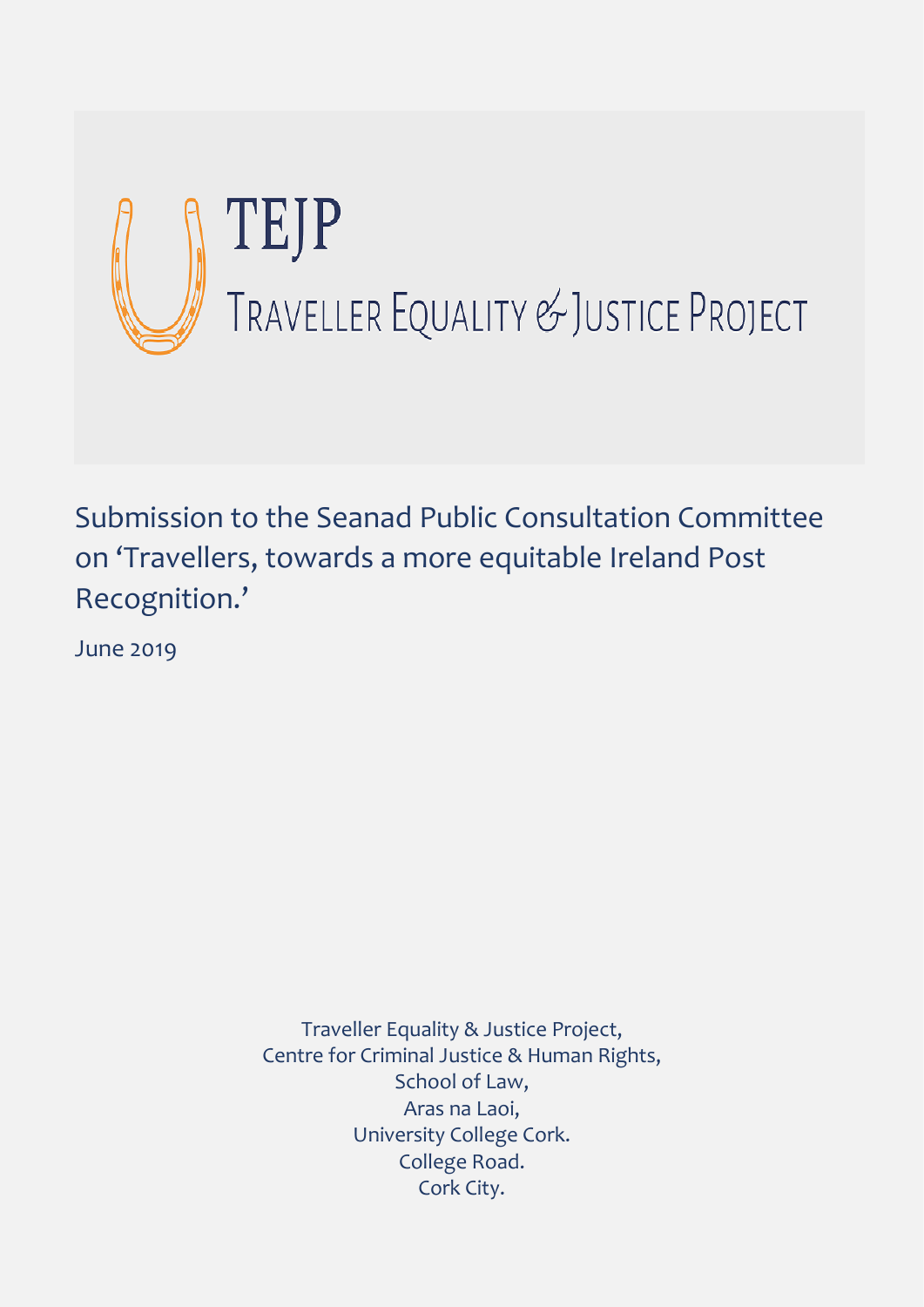# **Traveller Equality & Justice Project Submission: Seanad Public Consultation Committee "Travellers towards a More Equitable Ireland Post Recognition."**

*Submission on Strand 2, Dialogue and Traveller Social Inclusion: Address the stigma, prejudice, discrimination, racism, social exclusion and identity erosion experienced by Travellers*

### **a) Introduction:**

The Traveller Equality and Justice Project at the Centre for Criminal Justice & Human Rights is a new partnership between the Cork Traveller Women's Network and the School of Law, University College Cork. The key focus of the Traveller Equality and Justice Project (hereinafter TEJP) is recognition of the high levels of sustained discrimination which the Traveller Community are subjected to in Ireland. Such discriminatory treatment is exacerbated when legislation is not fit for purpose and legal responses are inaccessible for Travellers. The partnership, which is the first of its kind, is supported through an IRC New Foundations Award.

## **b) Submission Structure:**

On 1 March 2017 the Irish State formally recognised the ethnicity of Irish Travellers:

"I hope that today will create a new platform for positive engagement by the Traveller community and Government together in seeking sustainable solutions which are based on respect and on an honest dialogue."<sup>1</sup>

While the Irish State's long overdue recognition of Traveller ethnicity was and is still welcomed. It is suggested that the recognition has resulted in a stagnation of positive developments both in policy and relevant legislation pertaining to the Traveller Community. It is submitted that for the welcomed recognition of Traveller ethnicity to be more than a gesture, that there needs to be a 'Traveller proofing' of key legislative provisions and policy, which are currently not fit for purpose.

TEJP wishes to draw the Committee's attention to ongoing barriers to the Traveller Community in the following key priority areas, within which the current provisions for Travellers fall far below international legal standards:

- Discrimination & Equality Legislation
- Increased racism and hate speech in the digital age
- The Criminal Justice System
- **Housing Policy**
- Incorrect Language Usage

## **c) Legislative Reform Proposals:**

1. **Discrimination:** Travellers are explicitly named as a protected group under Ireland's equality legislation (*the Employment Equality Acts 1998 and 2004* and the *Equal Status Act 2000 and 2015).* Despite this, 40% of Travellers have experienced discrimination in accessing health services, 62% of Travellers have experienced discrimination at school, 55% of Travellers have experienced discrimination at work and 61% of Travellers have experienced discrimination in a shop/restaurant/pub. Research shows that such discriminatory treatment extends beyond the provisions of goods and services and includes interactions with State agencies and Traveller women report experiencing abusive, discriminatory and racist language and physical violence illtreatment by An Gardai Síochána.<sup>2</sup>

It is clear therefore that the current anti-discrimination system is not fit for purpose and as a result the effectiveness of this protection is undermined by:

- *The Intoxicating Liquor Act 2003*, which has resulted in an erosion of Travellers' access to justice by moving Equal Status cases involving licensed premises to the District Court.
- Internalisation of discrimination: "Just the way it is." A report conducted by the Traveller Movement (UK) notes that 77% of Travellers surveyed sought no assistance when they experienced discrimination, noting that such experiences are 'a fact of (Traveller) life.'
- 'Repeat Offenders.' Licensed Premises who have lost cases in the District Court, ignoring the rulings and continuing to discriminate by refusing service or entry to Travellers. For those individuals who represent themselves, this can be exceptionally demoralising e.g. 'what's the point?'

 $\overline{a}$ 

<sup>&</sup>lt;sup>1</sup> Taoiseach, Enda Kenny, speech on recognition of Traveller ethnicity

<sup>2</sup> Kelleher et al., All Ireland Traveller Health Study, University College Dublin & Department of Health & Children, 2010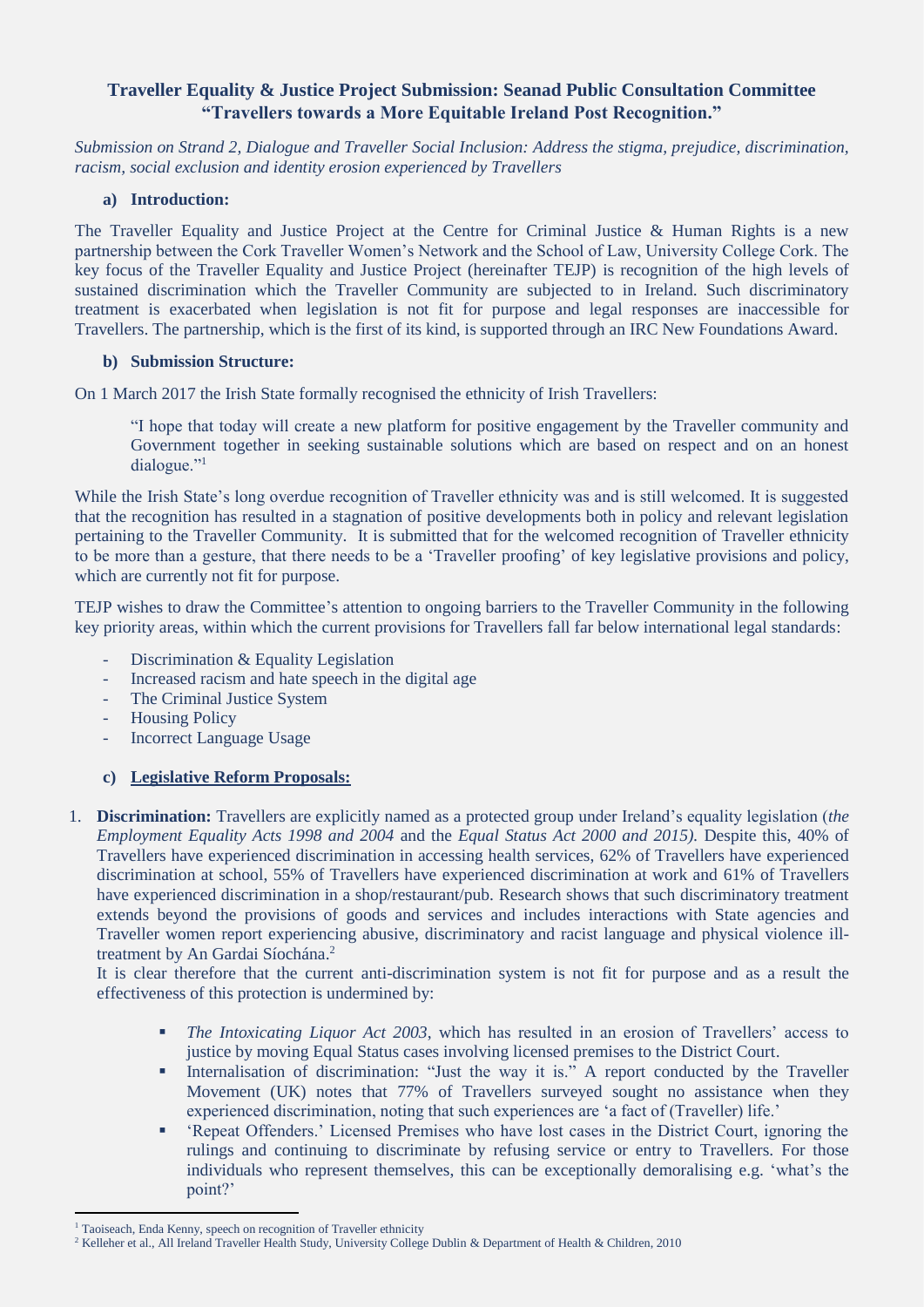#### **Recommendations:**

 $\overline{a}$ 

Government needs to ensure adequate protection from discrimination to Travellers and review both implementation and enforcement of the *Equal Status Acts, Employment Equality Acts* and the provision of legal aid to discrimination cases. While TEJP recognises that this is a civil issue, the role of Gardai in responding in a culturally aware and fair manner to such incidents must be improved. Many publicans rely upon the loophole provided by s15 of *Equal Status Acts 2000-2015* and call the Gardai – however, when Travellers ask for records of such incidents to be made such requests are often denied, as it is a 'civil issue'. TEJP recommends that Traveller Cultural Awareness Training be mandated for all public servants and members of An Gardaí Síochána, with resourcing of Traveller organisations to provide such training. Furthermore, the Judicial Studies Institute must foster culturally awareness within the Courts by organising seminars and lectures on Travellers and racial discrimination.

2. **Legislation on Trespass** undermines the nomadic traditions of the Traveller Community: Section 24 of *the Public Order Act* as amended by *the Housing (Miscellaneous Provisions) Act 2002* criminalizes trespass on public and private land. Nomadism plays an important and historical part of Traveller life and *the Act* makes it an offence to be on public or private lands. Implementation of this act represents a failure by authorities to consider challenges faced by the Traveller community. The use of these powers combines with the lack of stopping places, lack of adequate sites etc leads to criminalisation of a key component of Traveller heritage.<sup>3</sup>

**Recommendations:** TEJP recommends the appeal of s24 owing to its prohibitions on nomadism which is a core element of Traveller identity traditionally and to consider provisions for 'negotiated stopping.<sup>24</sup>

3. **Racism & Hate Speech:** The Legislation which addresses racist crime is the *Incitement to Hatred Act, 1989*. However, this act has long been recognised as being inadequate and ineffective for dealing with racist crime as it relates to "incitement" and not racist crime. As a result, it can be difficult to prove intent and secure a prosecution.<sup>5</sup> Furthermore, the penalties do not reflect the seriousness of the crime. The Act does not specifically include racism on the internet, which is currently causing increasing problems in inciting hatred against Travellers e.g. Facebook, Twitter etc. Recently and in the aftermath of the presidential elections, there has been a surge in anti-Traveller rhetoric on Facebook and, on public engagement-based radio shows. The toothlessness of the *1989 Act* is compounded by the leniency with which the Broadcasting Authority Ireland investigates and sanctions racism in the media. There are also issues surrounding visibility as judgments, of District and Circuit Courts where these cases are held, are not recorded (unless reported in local media), so there is little visibility of outcomes. *The Criminal Law (Hate Crime) Bill*, together with the accompanying 'Out of the Shadows': Legislating for Hate Crime in Ireland Report, was presented to the Government in 2015 by the Hate and Hostility Research Group following a recommendation from The National Steering Group Against Hate Crime. To date, the Government has failed to take steps to introduce it into law, leaving minorities in Ireland without protection.

**Recommendations:** The TEJP recommend that strong legislation such as *The Criminal Law (Hate Crime) Bill* surrounding hate speech and racism be expedited. Ireland must also make itself fully compliant with the International Bill of Rights, the EU Framework Decision on Racism and Xenophobia, the Victim's Directive, the 2001 UN Durban Declaration on Racism, and the recommendations of the ECRI, the OSCE and the FRA and implement the CERD Committee's General recommendation XXXI on the prevention of racial discrimination in the criminal justice system with a focus on data collection by an independent body for the purposes of identifying trends in racial discrimination

TEJP supports ENAR's recommendations for establishment of a National Action Plan against Racism, across all state functions, institutions and policy areas, to be driven and monitored by a statutorily guaranteed and independent National Consultative Committee on Racism and Interculturalism (NCCRI). We further recommend comprehensive strategies for the inclusion of the most marginalised, including Travellers and Roma, and comprehensive human rights reform of all policing and criminal justice functions in Ireland, with respect to hate crime and policing a multi-ethnic society. To achieve this the State must ensure An Garda Síochána receive training on how to handle reports of racist crime, including relevant legislation and proper recording and ensure that An Garda Síochána build better relationships with the Traveller and Roma community and carry out

<sup>4</sup> <https://environmentjournal.online/articles/report-how-negotiated-stopping-is-alleviating-the-housing-crisis-for-gypsies-and-travellers-in-leeds/> <sup>5</sup>Coalition Against Hate Crime, ENA[R http://enarireland.org/the-national-steering-group-against-hate-crime/](http://enarireland.org/the-national-steering-group-against-hate-crime/)

<sup>3</sup>Reported decline in nomadism - [https://data.oireachtas.ie/ie/oireachtas/libraryResearch/2018/2018-10-01\\_spotlight-traveller-accommodation-the](https://data.oireachtas.ie/ie/oireachtas/libraryResearch/2018/2018-10-01_spotlight-traveller-accommodation-the-challenges-of-policy-implementation_en.pdf)[challenges-of-policy-implementation\\_en.pdfS](https://data.oireachtas.ie/ie/oireachtas/libraryResearch/2018/2018-10-01_spotlight-traveller-accommodation-the-challenges-of-policy-implementation_en.pdf)ee pages 31-32 of the report.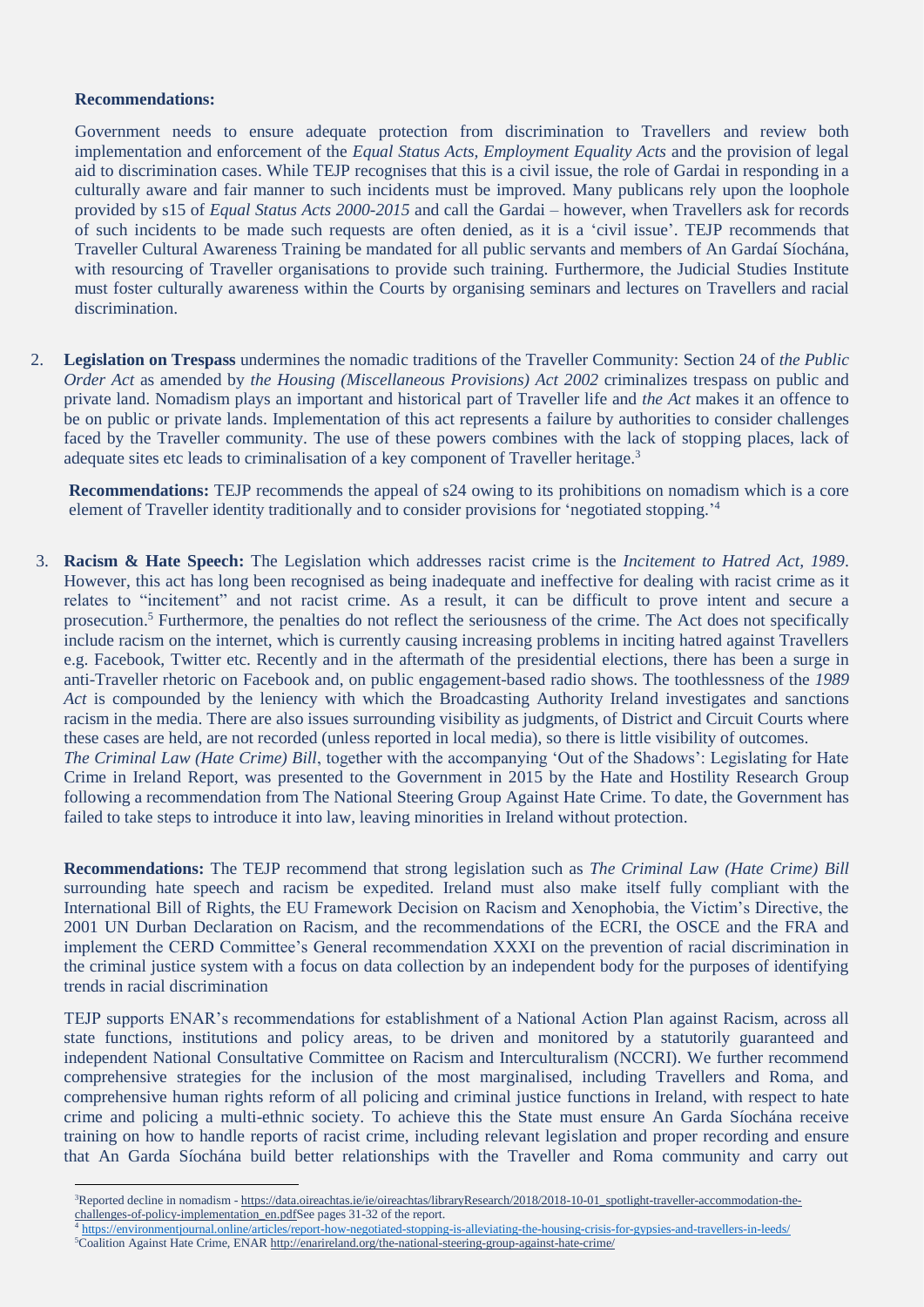awareness-raising with the Traveller community on how to report racist crime. Establishing an independent Judicial Council, which would also ensure training is provided for Judges in cultural competence including antiracism training provided in partnership with Traveller and Roma organisations<sup>6</sup> is also vital.

## **d) Policy Reform:**

**1. Criminal Justice:** Pavee Point notes that 'Travellers do not enjoy equal treatment in the criminal justice system and they often receive disproportionately severe sentences in comparison to the majority population.<sup>'7</sup> The All Ireland Traveller Health Study confirmed that Travellers are over-represented in prison compared to the non-Traveller population. Travellers comprised 4.6% of the prison population whilst equating to only 0.9% of the Irish population. The study found that the risk of a Traveller man being imprisoned was at least 5 times that of a non-Traveller man.<sup>8</sup>

**Over-representation of Traveller Women in Detention:** Although Travellers account for 0.6% of the overall population in Ireland, they account for 22% of the female prison population.<sup>9</sup> The risk for a Traveller woman being imprisoned is 18 to 22 times higher than that of the general population and the majority of Traveller women are sent to prison for non-violent, poverty related offences.<sup>10</sup> Most Traveller women in prison have a background of social and educational disadvantage, unemployment, homelessness, illiteracy, racial discrimination, mental health problems and/or drug and alcohol dependency and have also experienced domestic violence from a current or previous partner.<sup>11</sup> The Irish Prison Service Strategic Plan 2016-2018 and Joint Irish Prison Service and Probation Service Strategic plan 2015-2017 contain actions to respond to the particular needs of Travellers in prison.<sup>12</sup> However, to date, the State hasn't introduced any measures to address the over-representation of Traveller women in prison or the contributing factors that increase their risk of imprisonment.

#### **Recommendations:**

In order to recognise and address the disproportionate amounts of Travellers currently within the Irish prison system, there needs to be a renewed focus on alleviating disparate outcomes between Travellers and other prisoners with a particular focus on reintegration and recognition of the unique cultural impacts which incarceration has in particular upon the Traveller Community:

- Ensure that that the Judicial Studies Institute organise seminars and lectures on Travellers.
- Involvement of Traveller and Roma voluntary organisations and other voluntary organisations, alongside the Probation Service, funded to support Travellers on leaving prison and to work with Traveller communities to address factors such as stigma surrounding drug use and offending behaviour.
- Strengthened supports available to families of Travellers in the prison system to minimise the harms done to them during their family members imprisonment, and in supporting the person in prisons return to the community/family.
- Provision of TCAT and other appropriate training and supports to prison and probation staff to ensure appropriate responses to Travellers in the prison system.

The high numbers of Traveller women in the Irish Prison system is particularly concerning and it is therefore recommended that the State must introduce measures to address the over-representation of Traveller women in prison, with focus on addressing the factors which increase their risk of imprisonment. This requires improved access to, and provision of, appropriate prison-based services which can offer Travellers supports and rehabilitative interventions. In addition, as advocated by the Travellers in Prison Initiative a peer-support model should be adopted to help strengthen self-identity and self-advocacy for Travellers in prison.<sup>13</sup>

http://www.irishprisons.ie/images/pdf/jointstrat\_english.pdf.

 $\overline{a}$ <sup>6</sup> ENA[R http://enarireland.org/proposed-hate-crime-legislation/](http://enarireland.org/proposed-hate-crime-legislation/)

<sup>&</sup>lt;sup>7</sup> Pavee Point, Submission to the Department of Justice & Equality Regarding its Strategic Statement, October 2014 [<http://www.paveepoint.ie/wp](http://www.paveepoint.ie/wp-content/uploads/2013/11/Pavee-Point-Submission-to-Department-of-Justice-and-Equality-with-exec-summary.pdf)[content/uploads/2013/11/Pavee-Point-Submission-to-Department-of-Justice-and-Equality-with-exec-summary.pdf>](http://www.paveepoint.ie/wp-content/uploads/2013/11/Pavee-Point-Submission-to-Department-of-Justice-and-Equality-with-exec-summary.pdf) (accessed 29<sup>th</sup> May 2019) 8 *Ibid.*

<sup>9</sup> Irish Prison Service cited in Travellers in Prison Initiative, http://ssgt.ie/travellers\_in\_prison.html.

<sup>&</sup>lt;sup>10</sup> Irish Independent, 'Women's prisons over capacity as inmates committed for minor offences, warns Irish Penal Reform Trust', 21 November 2013, [http://www.independent.ie/irish-news/womens-prisons-over-capacity-as-inmates-committedfor-minor-offenceswarns-irish-penal-reform-trust-](http://www.independent.ie/irish-news/womens-prisons-over-capacity-as-inmates-committedfor-minor-offenceswarns-irish-penal-reform-trust-29773032.htm)[29773032.htm](http://www.independent.ie/irish-news/womens-prisons-over-capacity-as-inmates-committedfor-minor-offenceswarns-irish-penal-reform-trust-29773032.htm)

<sup>&</sup>lt;sup>11</sup> Irish Prison Service cited in Travellers in Prison Initiative, http://ssgt.ie/travellers\_in\_prison.html.

<sup>&</sup>lt;sup>12</sup> Irish Prison Service and The Probation Service, Joint Irish Prison Service & Probation Service Strategic Plan 2015-2017,

<sup>13</sup>Lalor, T., *Travellers in Prison Initiative: Ethnic Identifiers in Irish Prisons*, TPI, March 2017 at p.[1 https://www.ssgt.ie/wp-content/uploads/2017/11/TPI-](https://www.ssgt.ie/wp-content/uploads/2017/11/TPI-Ethnic-Identifiers-in-Irish-Prisons-Book.pdf)[Ethnic-Identifiers-in-Irish-Prisons-Book.pdf](https://www.ssgt.ie/wp-content/uploads/2017/11/TPI-Ethnic-Identifiers-in-Irish-Prisons-Book.pdf)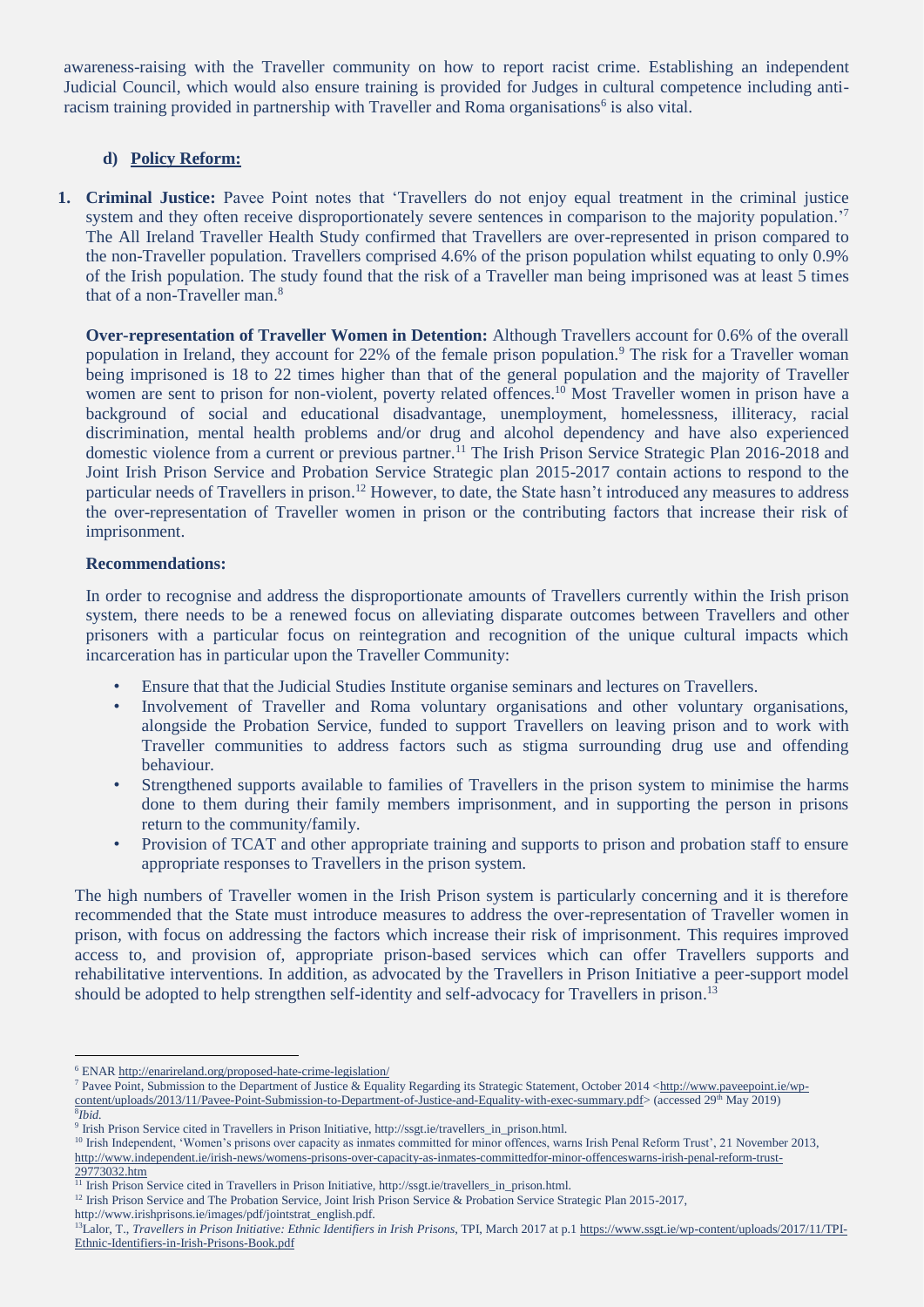- Prison should be considered as the **last resort** for Traveller women convicted of an offence. Alternatives to custody should be prioritised including Community Service Orders. There should be a presumption against short sentences of less than 12 months.<sup>14</sup>
- Travellers should have **equal access** to all supports, along with specialise Traveller oriented supports both inside and outside the prison system
- **•** The judiciary should be provided with intercultural and anti-racism training.<sup>15</sup>
- **2. Traveller Specific Housing:** The current Local Authority focused model which is currently in place for the provision of Traveller-specific accommodation under the *Housing (Traveller Accommodation) Act 1998* has resulted in a significant implementation gap between what the *Act* provides for in theory, and what Councils provide in practice.

Provision of Traveller accommodation is incredibly contentious within many Local Authorities, as evidenced by high levels of conflict, gross underspend and failure to secure culturally appropriate accommodation nationally.

Reform is needed to address issues within:

- **The Planning process** (Part 8) allows for objections from residents and political pressure to be applied. Such failures were highlighted by the 'Review of Funding for Traveller Specific Accommodation and the Implementation of Traveller Accommodation Programmes' which highlighted Part 8 and its requirement for public consultation to present a major barrier for delivery of Traveller accommodation.
- **Restoring funding to pre-recession levels.**
- **Underspend and lack of accountability within the Traveller Accommodation Programmes**: Historically, there has been a consistent failure by Local Authorities to draw down funds to provide Traveller-specific accommodation. There are currently no sanctions in place for Local Authorities who fail to meet their TAPs and draw down allocated funding.
- Tensions over Local Authority needs assessment at odds with Travellers' preferences tends to produce higher demand for standard accommodation rather than Traveller-specific as Travellers, disillusioned with the abilities of Local Authorities to supply Traveller-specific accommodation, opt for standard housing in a bid to expedite their access to a safe, secure home.
- **Emergency Accommodation**: Travellers are 11 times more likely than Settled People to become homeless and 22 times more likely to be discriminated against by landlords. There are 4,460 people currently living in overcrowded accommodation with health and safety risks.

Note: current context not helping — overall housing crisis hindering the delivery of Traveller accommodation. However, it is imperative to stress that specific funding is set aside for securing Traveller accommodation and this has been consistently underspent throughout the lifecycle of the current TAP system.

#### **Recommendations: 16**

 $\overline{a}$ 

It must be stressed that barriers to provision of Traveller-specific accommodation are solvable given the size of the Community and the general improvements to policy, legislation and funding supports. The core issues lie within implementation of legislation and policy. These issues are intrinsically tied to a lack of political will at a local level, in addressing the issues a shift towards strengthened Executive Function is vital.

Some possible recommendations could be around:

**Improved Executive Functions:** TAPs should be an Executive function for local authority management not a reserved function of Councillors – which results in an unnecessary politicisation of provision of Traveller-specific housing. All decisions on Traveller accommodation should be moved from the Local Authority to An Bórd Pleanála on a temporary basis (such as the current approach to Strategic Housing Zones). Part 8 of *Planning and Development Regulations 2001 – 2015* allows public consultation on Halting Site planning applications and is a key problem that must be resolved – TEJP submits that Part 8 is contrary to the State's international obligations and results in a restriction of Traveller rights as a result of public pressure. This is directly contrary to *L.R. et Al v. Slovakia* No 31/2002, U.N Doc CERD/C/66/D/31/2003 and the Anti-discrimination Directive 2000/43/EC. An amendment to the

<sup>15</sup> This was proposed by the IPRT – IPRT, *Travellers in the Irish Prison System: A Qualitative Study* 2014

<sup>&</sup>lt;sup>14</sup> This approach has been adopted in Scotland -<https://www.gov.scot/news/reducing-ineffective-short-prison-terms/>

[http://www.iprt.ie/files/IPRT\\_Travellers\\_Report\\_web.pdf](http://www.iprt.ie/files/IPRT_Travellers_Report_web.pdf)

<sup>&</sup>lt;sup>16</sup> TEJP notes that the Expert Group is conducting a 20-year review of the working of the 1998 Act and it's expected to report in next few months. It is hoped that the report will provide tangible and actionable solutions to the Traveller accommodation crisis.